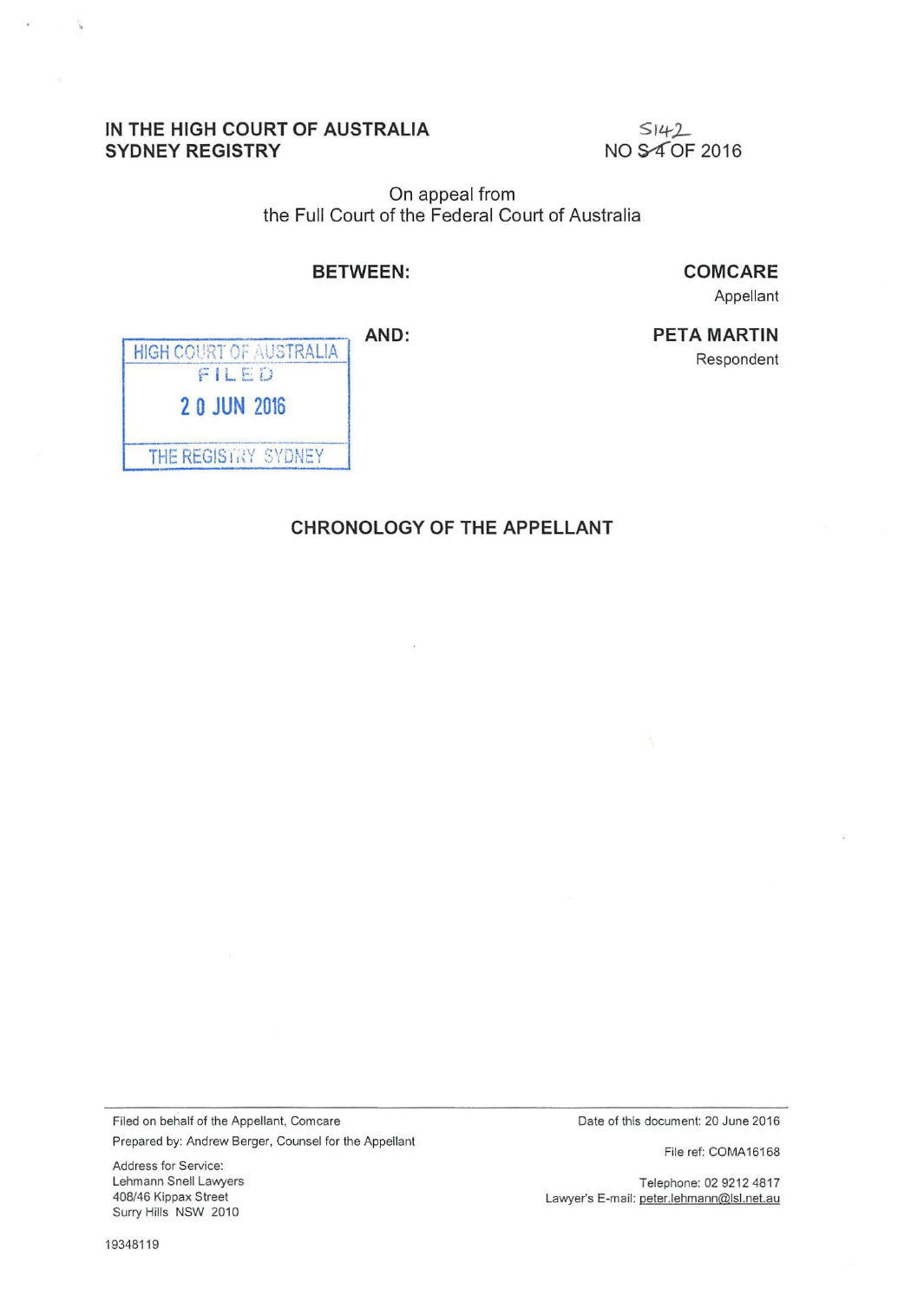| Date                          | Event                                                                                                                                                                                                                                                                                                                                                                   |
|-------------------------------|-------------------------------------------------------------------------------------------------------------------------------------------------------------------------------------------------------------------------------------------------------------------------------------------------------------------------------------------------------------------------|
| January 2010                  | Ms Martin commenced employment with the Australian<br>Broadcasting Corporation in Renmark, South Australia.                                                                                                                                                                                                                                                             |
| January 2010 -<br>August 2011 | Ms Martin worked as a producer under the supervision of Mr<br>Bruce Mellett who, among other things, was the presenter of the<br>local ABC breakfast program broadcast.                                                                                                                                                                                                 |
| August 2011                   | Ms Martin was appointed to act, on a temporary basis, in the<br>role of cross media reporter, continuing to work out of the<br>Renmark studio but under the supervision of Hobart based Ms<br>Raabus.                                                                                                                                                                   |
| February 2012                 | The permanent position of cross media reporter was advertised<br>by the ABC and 20 people applied for the position.                                                                                                                                                                                                                                                     |
| March 2012                    | A selection panel (chaired by Ms Raabus and also comprising<br>Mr Mellett and regional content director, Mr Johnathon Wright)<br>was convened to make a recommendation to the relevant ABC<br>delegate                                                                                                                                                                  |
| March 2012                    | The selection panel shortlisted four people, including Ms Martin,<br>and interviewed them.                                                                                                                                                                                                                                                                              |
| 16 March 2012                 | Ms Martin was informed that she was unsuccessful in her<br>application for the permanent position of cross media reporter.<br>She broke down, packed up and drove to be with her family in<br>Adelaide.                                                                                                                                                                 |
| 17 March 2012                 | Ms Martin consulted a GP, Dr Bennett, who diagnosed her as<br>suffering from a psychiatric illness, referred her to a psychologist<br>and certified her unfit for work.                                                                                                                                                                                                 |
| 24 January<br>2013            | Ms Martin sought review of Comcare's reviewable decision to<br>reject liability in respect of her claimed injury "anxiety<br>depression" under s 14 of the Safety, Rehabilitation and<br>Compensation Act 1988 to pay compensation to Ms Martin in<br>the Administrative Appeals Tribunal, pursuant to s 64 of the<br>Safety, Rehabilitation and Compensation Act 1988. |

 $\begin{array}{ccccc}\n\bullet & & & & \searrow\n\end{array}$